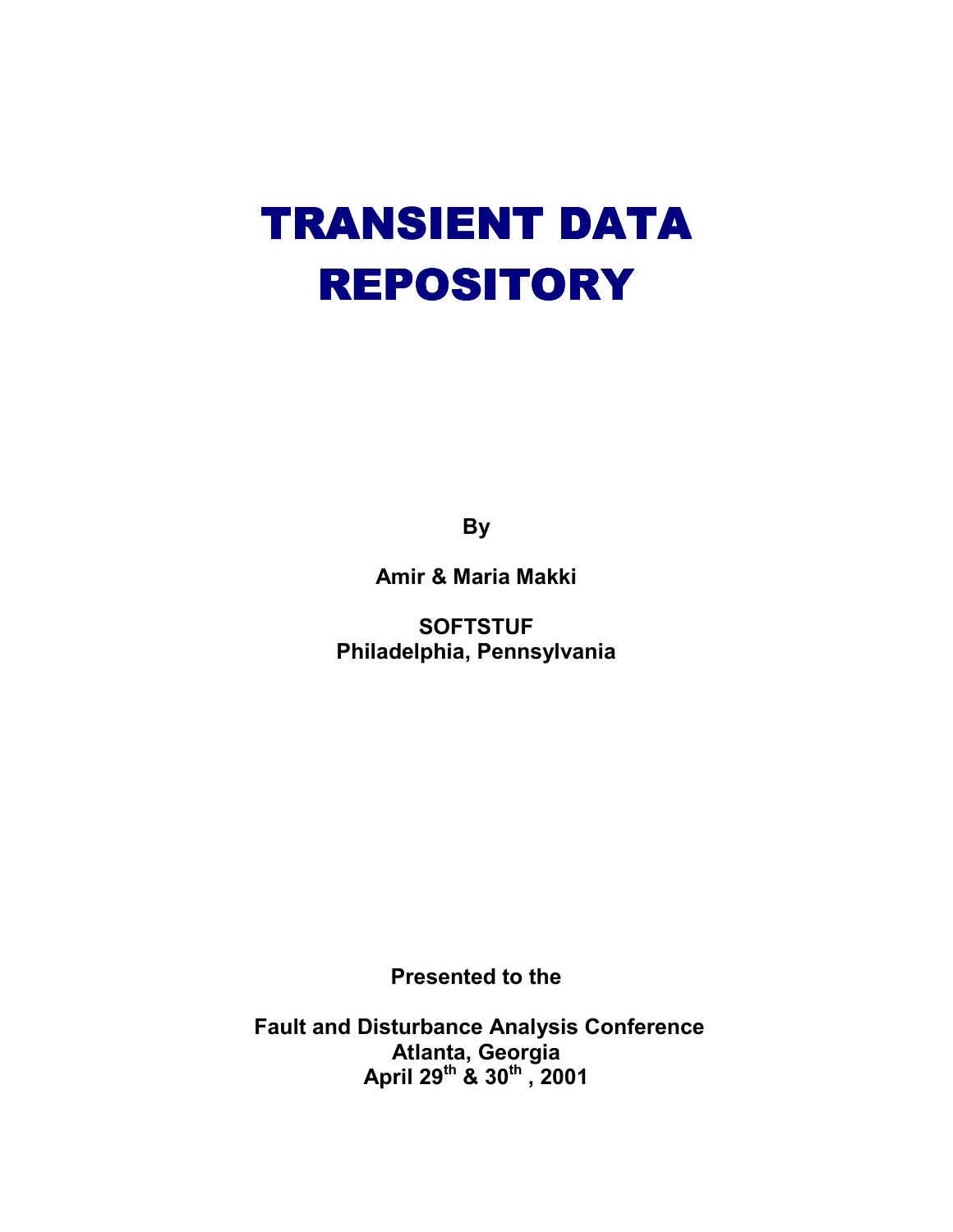#### **INTRODUCTION:**

Advances in technology have had a great impact on the design of electrical power measurement and protection devices. The microprocessor is now at the heart of each device providing ample processing power, lots of memory, and open connectivity. Microprocessor based devices are called Intelligent electronic devices (IEDs). These devices store various types of useful time sequence data (TSD) including but not limited to transient, load, and status data. IEDs are currently being used worldwide and all of the data that we have always wished for is actually being measured, calculated and archived by IEDs.

State of the art communication technologies are also being used to provide point-to-point connectivity between the Office and the remote IEDs. Data is being gathered in real time, simultaneously from multiple IEDs. Old dreams of integrated designs are being realized. A host of new applications such as remote energy management, advanced SCADA, integrated protection and remedial action systems are being developed. These are very exciting times.

Clearly, data overload is a visible problem. Automatically collecting, filing and managing large volumes of IED data is not a simple task. The nature of the data is complex and requires the use of specialized management tools and new filing standards in order to achieve the goal of housing the data in a single repository. Building a repository of IED data is the main subject of this paper. The paper presents a survey of the latest in IED integration and TSD management tools. A brief review of the latest in communication technologies is provided and the latest trends in communications and recording are discussed. The main intent of the authors is to provide a broad outline for IED integration and TSD management.

#### **REQUIREMENTS:**

The term "repository" is used specifically to avoid the use of the term "database". The science of databases is vast and does not follow the KISS principle. The term repository is defined as a directory of files or as the simplest form possible for a database. The requirements for building a repository of IED data are:

- 1) Work with various types of connections.
- 2) Communicate using various types of protocols.
- 3) Manage data from various types of IEDs.
- 4) Archive legal data records in their original raw form.
- 5) Handle the various implementations of the COMTARDE format.
- 6) Provide a browser to quickly search and find specific data.
- 7) Provide a universal viewer with graphical plots and specialized editors.
- 8) Provide advanced analysis functions.
- 9) Provide concurrent access to multiple users.
- 10) Provide interfaces to energy management and short circuit analysis applications.

#### **BACKGROUND:**

There are three questions commonly asked when trying to access an IED: 1) what kind of connection, 2) which type of communication protocol, and 3) where is the end-user software? In what follows a brief tutorial is presented on accessing and networking various types of IEDs.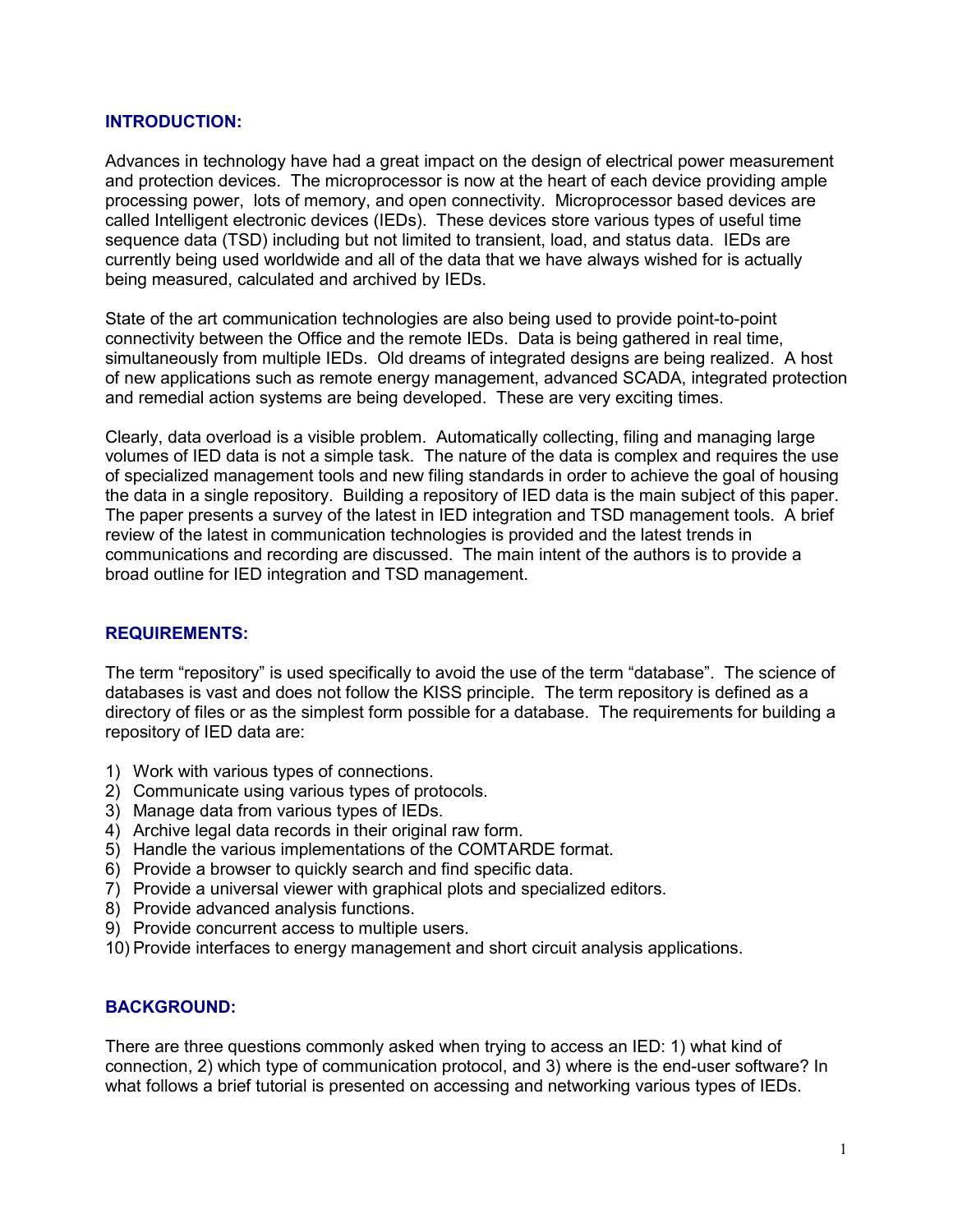Devices are networked using a multi-drop or a star topology. The difference is that in the multidrop case you communicate with the devices one at a time, whereas in the star topology case you can communicate with the devices simultaneously (as shown in Figure-1). The most common type of physical connection available today is the serial port (RS232, 422 and 485). New IEDs are equipped with Ethernet ports (10/100 Base-T) which can provide high speed access to the company network. Serial connections are established by using dial-up links, null cables, radio modems, fiber modems and so on.



**Figure-1: IED Network Schemes**

Once a physical connection is established to the IED then any type of communication software can be used as long as the same protocol is supported on both ends. The most common type of communication protocol used today is proprietary ASCII. Other types of protocols include but are not limited to ZMODEM, DNP and MODBUS. New devices support a variety of communication protocols that can be used simultaneously from separate ports. The latest in protocols is UCA (utility communication architecture) which is gaining popularity among manufacturers of power systems equipment.

The end-user software is used to view and manage IED data. The software deciphers the storage formats of the originating IED and provides display and analysis capabilities. There are many types of proprietary storage formats. No standard format currently exists. However, the standard COMTRADE format which was initially defined as a common transient data exchange format is rapidly gaining acceptance and may become the standard. The latest in TSD management tools is the naming convention from the IEEE's Power System Relaying Committee (PSRC – H8 Working Group). The convention defines a common way of naming files where key information about the contents is placed in the filename.

Typically, each manufacturer provides a different type of communication and end-user software that is designed to work with their own type of devices. The result is a large number of programs with a variety of operating nuances producing disconnected islands of power system information. New software applications are being produced in order to solve these problems. These applications automatically extract and manage data from various types of IEDs over a hybrid of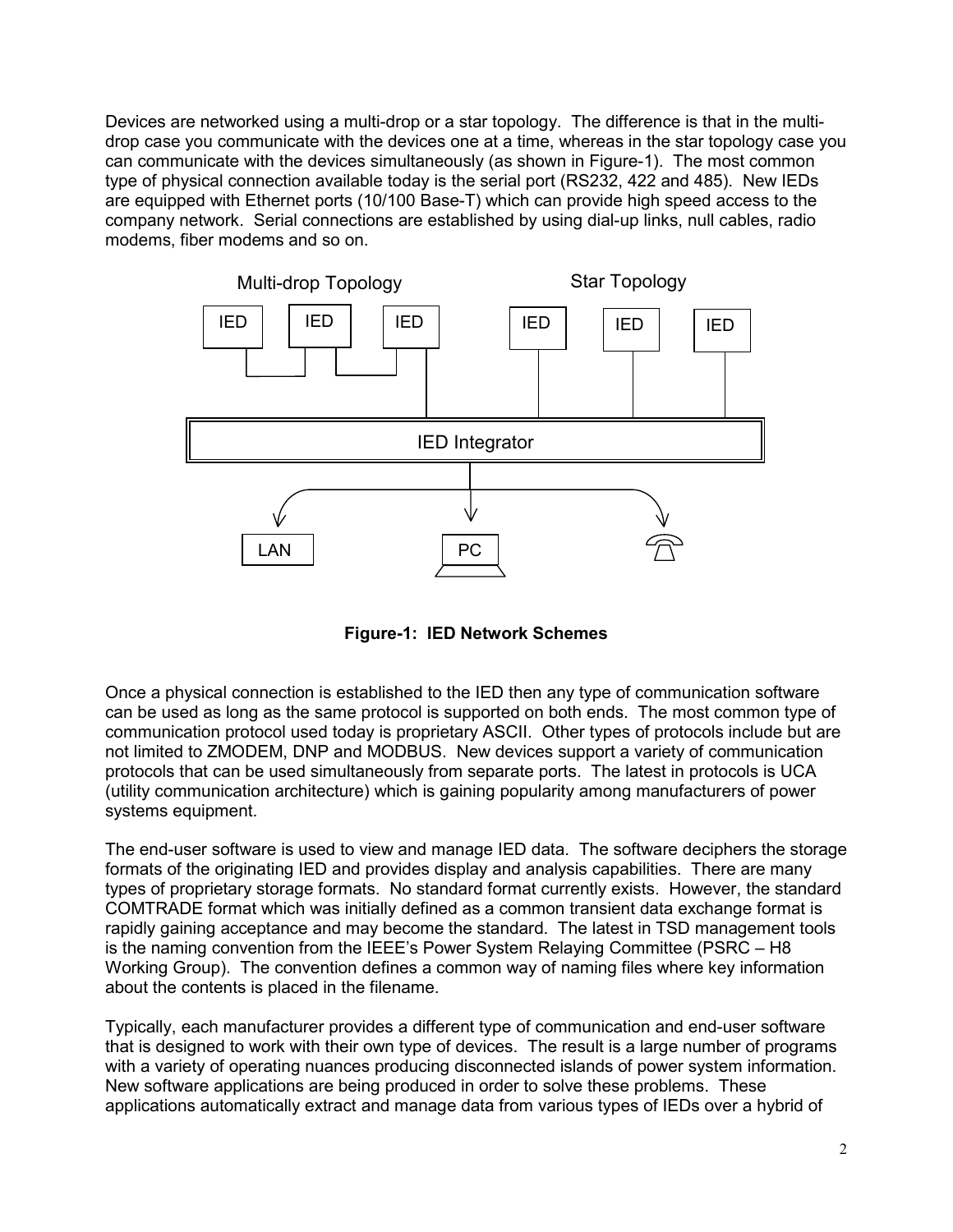physical connections. The result is a well-managed repository of historical and real-time system information that is accessible to authorized users from anywhere in the world (refer to Figure-2).



**Figure-2: Remote Station Integration Schemes**

## **BUILDING A REPOSITORY OF IED DATA:**

There are two categories of IED data: 1) configuration data, and 2) system data. Configuration data includes but is not limited to settings, scale factors, and maintenance logs. System data includes but is not limited to transient, load, status and summary data. The data formats vary depending on the manufacturer. Examples of various types of transient formats are shown in Figure-3. Many software applications for dealing with data from various types of IEDs are currently commercially available. These applications provide common interfaces for viewing and analyzing system data as shown in Figure-4.

Now, assume that you have just finished integrating all of your IEDs onto a common system and that you are about to turn the system on. Expect to wait a long time after power-up because the system will initially have to receive all of the archived data from each of the integrated IEDs. Later on, when the system is operational and a storm passes through expect to add many more data records to your repository. Many additional volumes of useful data resulting from polling, testing and maintenance operations will also have to be housed in the same repository.

The business of filing all of this data can quickly become a hinder. The good news is that the PSRC naming convention for TSD can be used to uniquely tag and identify each piece of data in the repository. An example of the TSD filename format follows:

#### **"EventDate,Time,TimeCode,StationName,DeviceName,CompanyName.Extension"**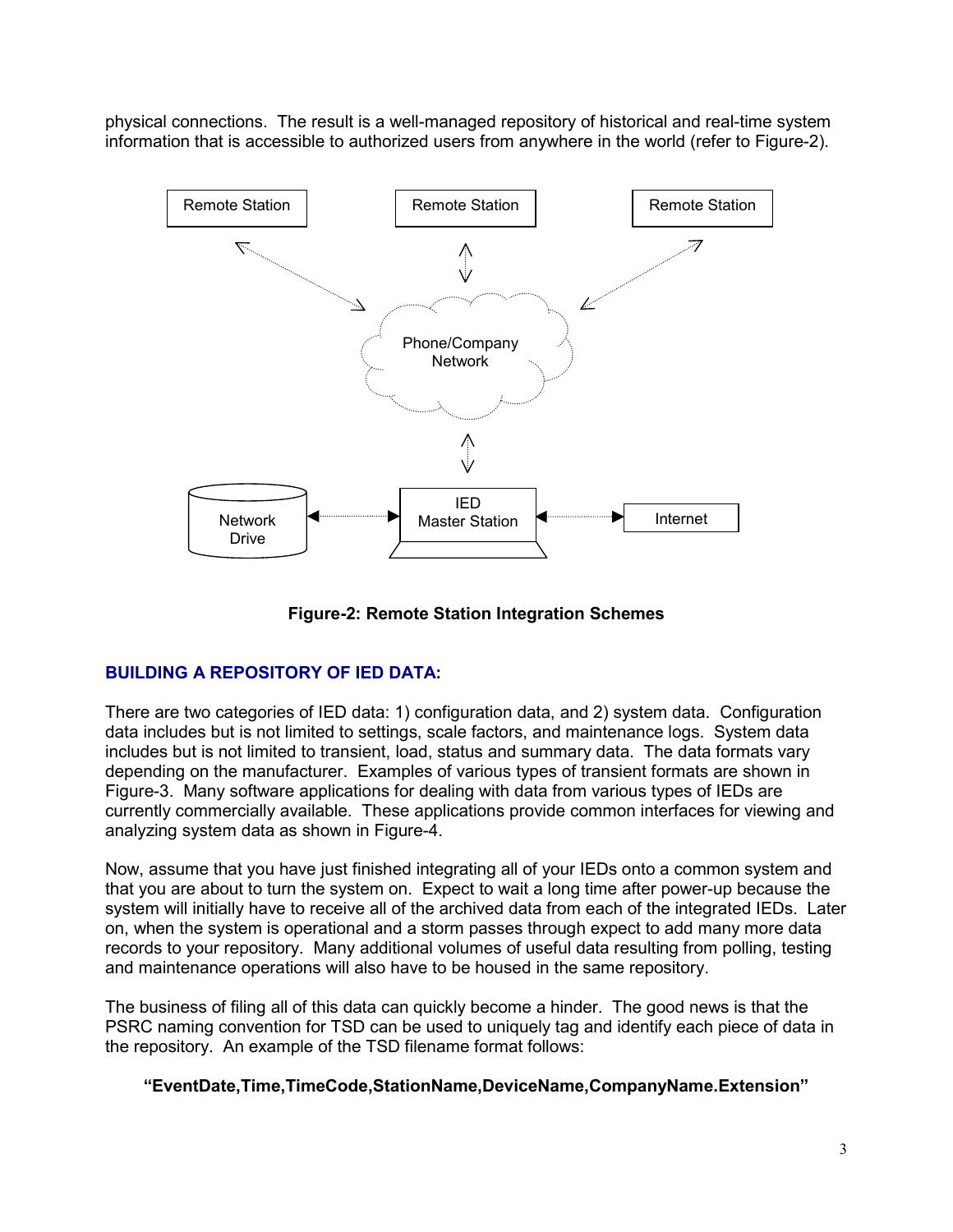

**Figure-3: Various Types of Transient Record Formats** 

There are many applications that can be realized given a unique, informative file naming system. Possible suggested applications are: time-line manager, TSD manager, universal viewer and analysis system, global/international data bank for TSD files and so on. Among the main beneficiaries of the proposed convention are the utilities and the emerging global and local energy regulatory commissions (NERC, FERC & SERC). These utilities and commissions can now realize the benefits of sharing a common electronic file system. Take any TSD file from any device anywhere on the planet and just seamlessly file it in your own repository. The net effect of combining the latest in communication technology with a solid naming convention results in a well managed repository. You can collect it from anywhere, file it, and then access it from anywhere (office, home, or road).

#### **THROUGHTPUT AND MEMORY REQUIREMENTS:**

Communication speed and availability depend on the type of physical link available at the IED. For a dialup system, speed is around 9600 baud (many devices are at 1200 baud), and only one number can be dialed at a time (multi-drop topology). Dial-up systems are typically used to poll on a daily basis or upon request. For a fiber network, speeds of 10 Mbps and above can be easily attained and the connection is always available (star topology). With such power you can continuously poll the entire system and provide a base for remote energy management.

The memory requirements for the repository will vary depending on the type and the total number of integrated devices. A high-end estimate of the memory requirements for storing transient data can be calculated by knowing that a typical proprietary record is about 100 Kbytes in size and that a COMTARDE ASCII record is 1 Mbyte. Assuming that a total number of 10,000 proprietary records and 1000 COMTRADE records are generated each year then the maximum memory requirements is 2 Giga bytes per year. However, if load and status data are also extracted from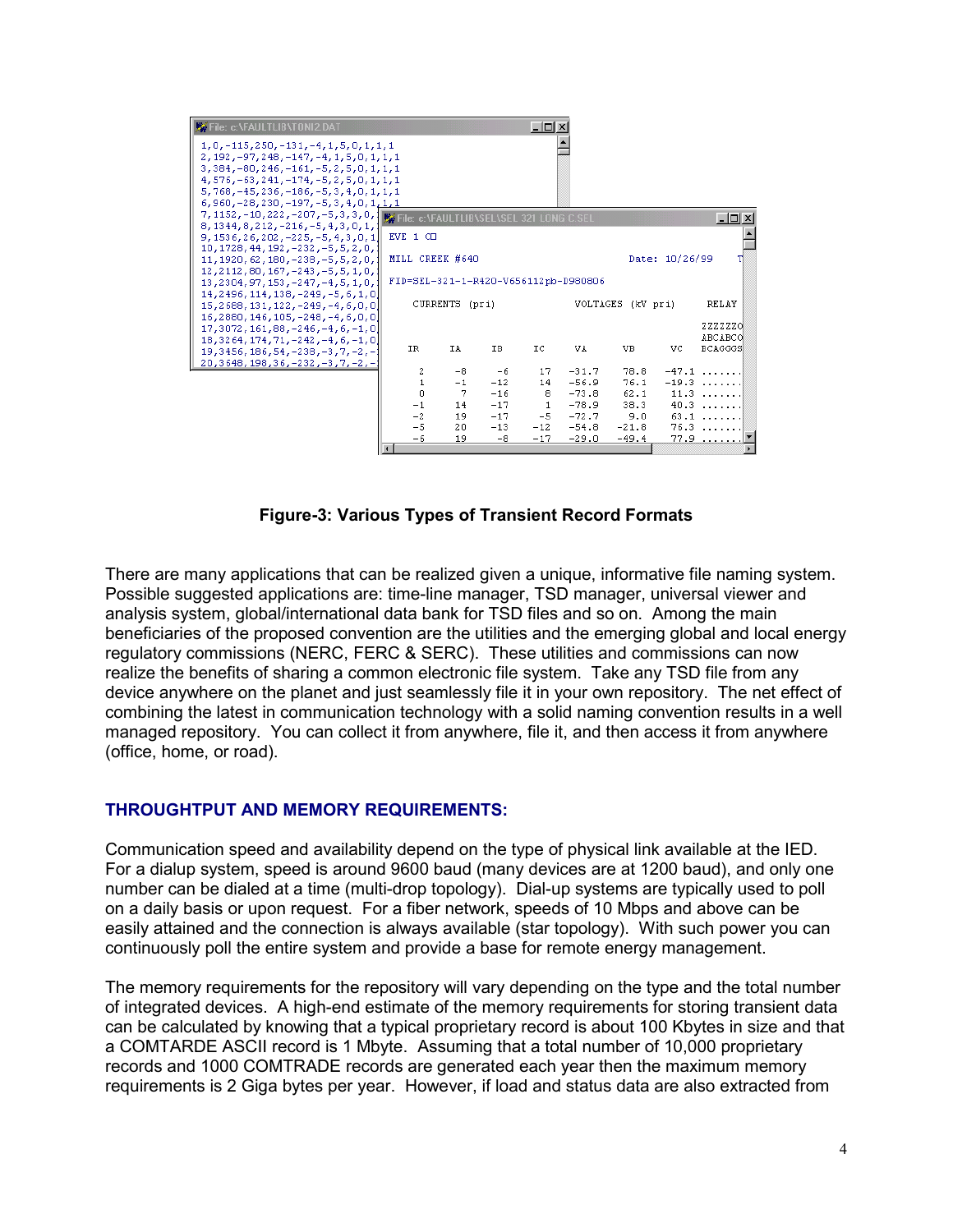each of the integrated device then the memory requirements will dramatically increase as a function of the polling frequency.



#### **Figure-4: Universal Viewer**

### **TECHNOLOGY TRENDS:**

Advances in technology over the past decade have changed the way IEDs are designed in two fundamental waves. First was the microprocessor-based technology and embedded systems wave. This wave brought us digital devices that can internally store historical records of data and can serially communicate via dial-up or direct link. Then came the second wave, which was the communications technology wave. All of a sudden, IEDs can be easily integrate using a single desktop computer. You can collect power system information in real-time. Save the collected system information to a network drive so that anyone can have access to this information from any point on the network. Better yet, automatically e-mail summaries, reports or alarms to the proper personnel anywhere in the world. Print the information or fax it. Build a web site and populate it with real-time information. You can provide advanced analysis tools for detecting trends in system behavior (refer to Figure-5) and that's only the tip of the iceberg.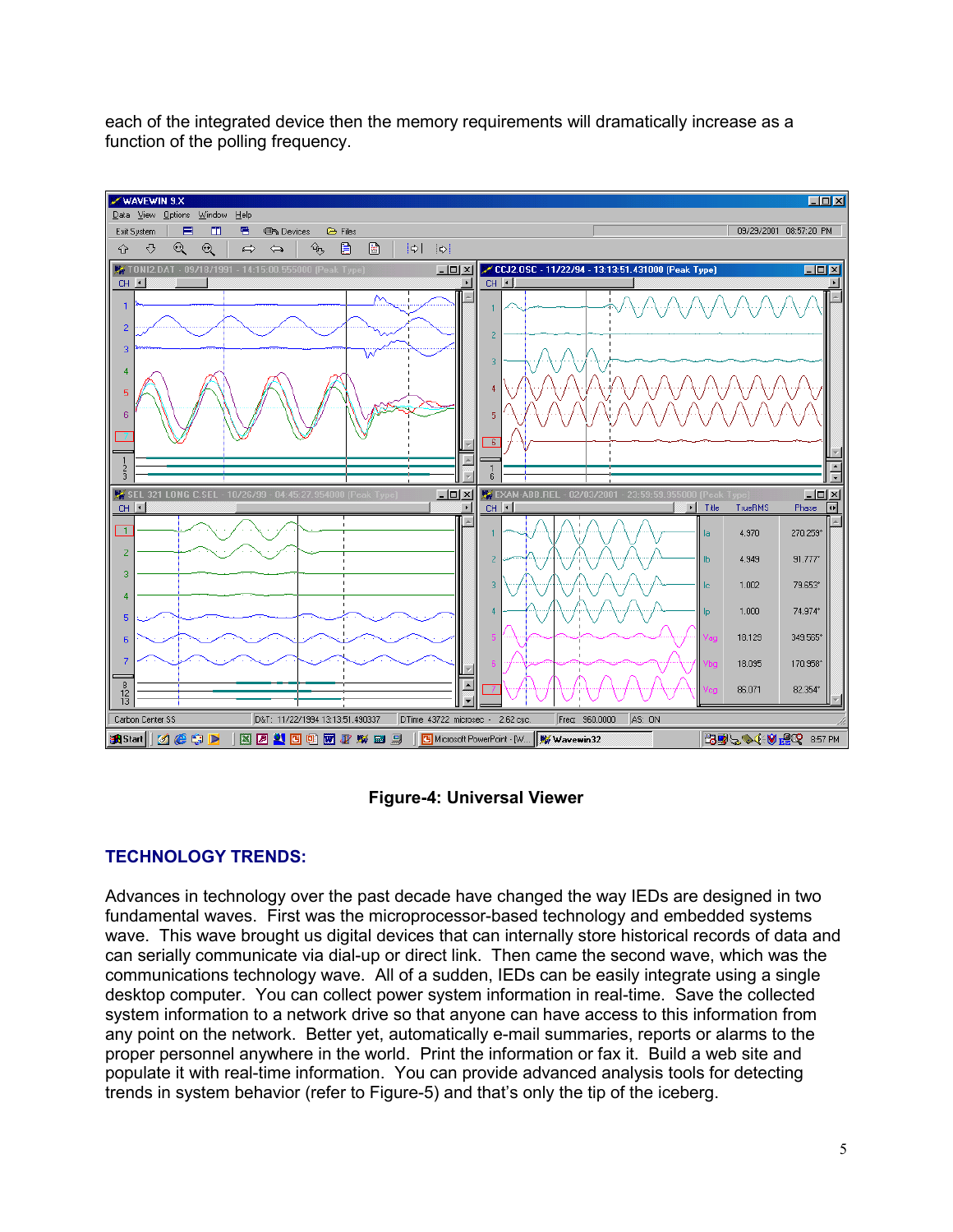The old way was to physically go to the IED for readings and reset operations. This is still the typical way of doing business today. However, utilities are replacing aging infrastructure with state of the art digital equipment and that's not an easy task. Crews have to go to the location of the old devices in order to dismantle them and replace with new IEDs. For the crew to quickly mount and wire the new IEDs then they must have matching dimensions and connections as the old devices did. Now think about thousands of substations with existing infrastructure that need to be upgraded. The task is monumental, but utilities are rapidly gaining ground.



**Figure- 5: TSD Display and Analysis** 

New exotic types of information systems are now being realized. Chief among these dreams is to automatically report to the proper personnel the faulted phase and location. A remedial action system (RAS) is another dream currently being piloted by a number of brave utilities. The RAS measures the state of the power system and compares with pre-stored values. When the proper conditions are met then the proper contingencies are executed. Other dreams include the linking of relay records and digital fault records and then cataloging by power system disturbance. The links will open the path for implementing advanced expert system designs and concepts.